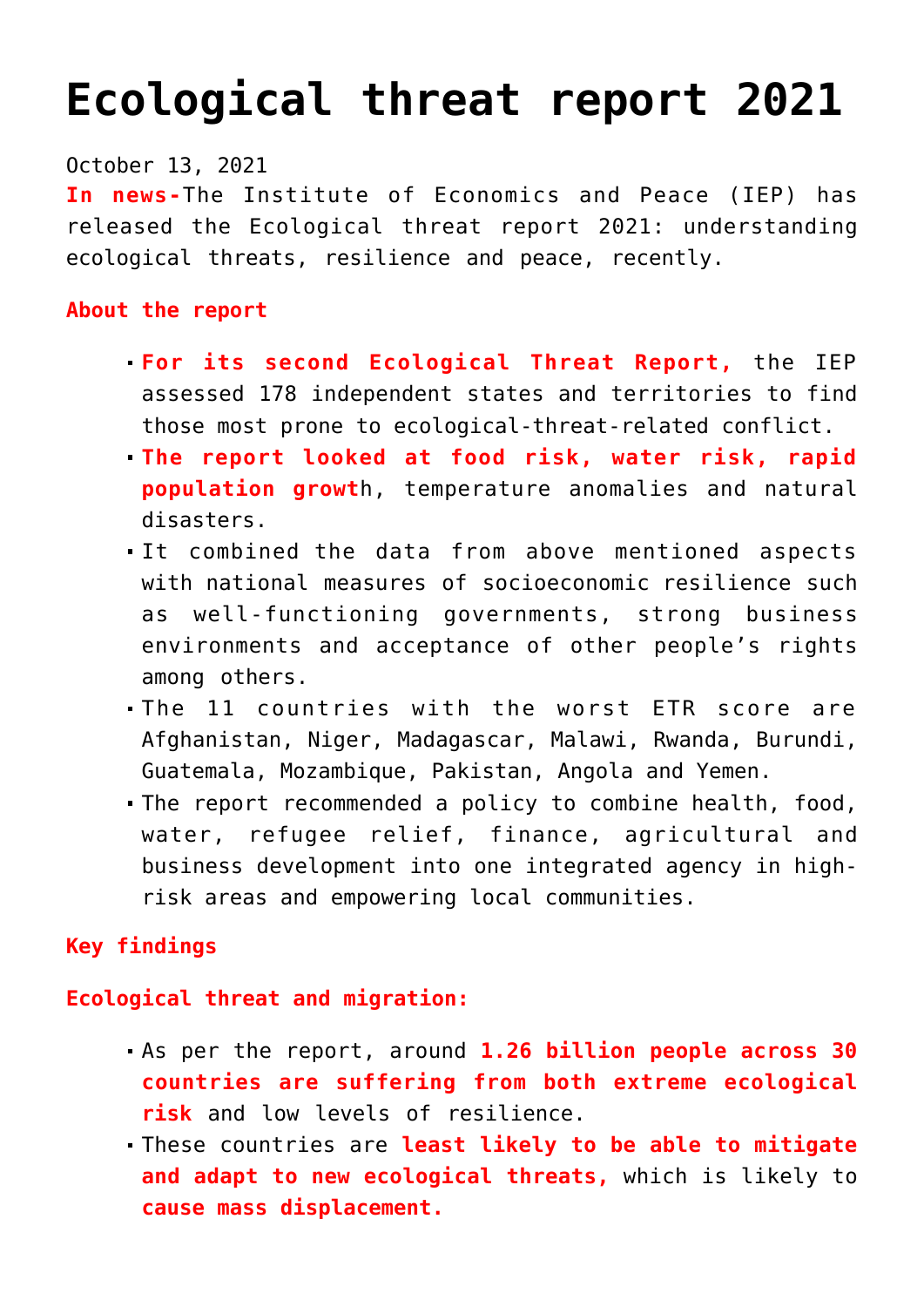- The number of **people displaced by conflict has been steadily rising** with 23.1 million people from hotspot countries living outside their home country in 2020.
- **Europe was hosting the largest number of displaced people** from hotspot countries, at 6.6 million.
- As many as 13 faced extremely high and 34 others faced high **ecological threats.**
- **The most vulnerable countries are** clustered in the Middle East and North Africa, sub-Saharan Africa and South Asia.
- Ecological degradation and conflict work in a vicious circle, whereby one degradation of resources leads to conflict and vice versa.
- **Climate change will have an amplifying effect, causing further ecological degradation** and pushing some countries through violent tipping points.

**Food Insecurity** 

- Since 2014, the number of **people without access to adequate food globally has risen every year, increasing by 44%.**
- Increases in food insecurity are associated with deteriorations in peace.
- By 2050, the global demand for food is expected to increase by 50%.
- **As a region, south Asia is the worst-placed, with water and food risks** driving the average ETR score in the region.
- **In sub-Saharan Africa,** the score is influenced by high levels of population growth, which will place increased pressure on existing food and water scarcity.
- **The region has the highest proportion (66 per cent) of its population suffering from food insecurity,** highlighting its severity of water and food risks.

**Water stress**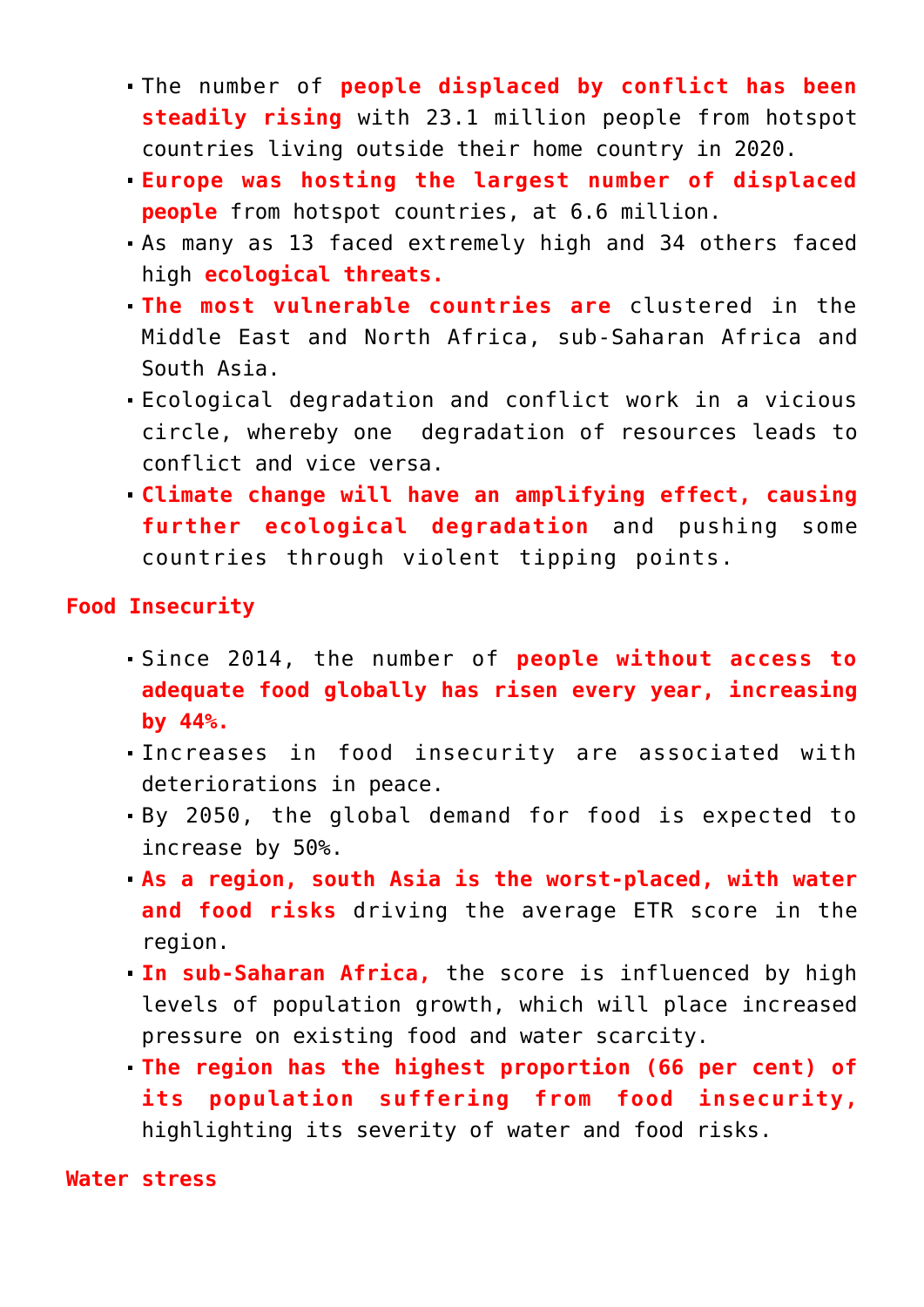- The report reveals that **by 2040 over 5.4 billion people will live in countries facing extreme water stress.**
- **Lebanon and Jordan are the countries most at risk.**
- **Sub-Saharan Africa has the most countries** with the lowest levels of social resilience combined with the highest population growth.
- 70% of its population suffer from inadequate access to safely managed water.

**Other key findings of the report are:**

- Eleven of 15 countries with the worst environmental threat scores are currently classified as being in conflict.
- Another four are classified as at high risk of substantial falls in peace, highlighting the relationship between resource degradation and conflict
- From 1990 to 2020, a total of 10,320 **natural disasters occurred globally.**
- **Flooding has been the most common natural disasters,** accounting for **42 per cent** of the total disaster count.
- In 2020, 177 countries and territories recorded a **warmer average temperatur**e compared to their historical average temperatures.
- **Eleven countries are projected to double their population between 2021 and 2050.** They are all in **sub-Saharan Africa**.
- **The three countries with the largest projected increases in population are Niger, Angola and Somalia**, where the populations will increase by 161, 128 and 113 per cent, respectively.

### **The Institute of Economics and Peace (IEP)**

IEP is an international and independent think tank dedicated to shifting the world's focus to peace as a positive, achievable, and tangible measure of human